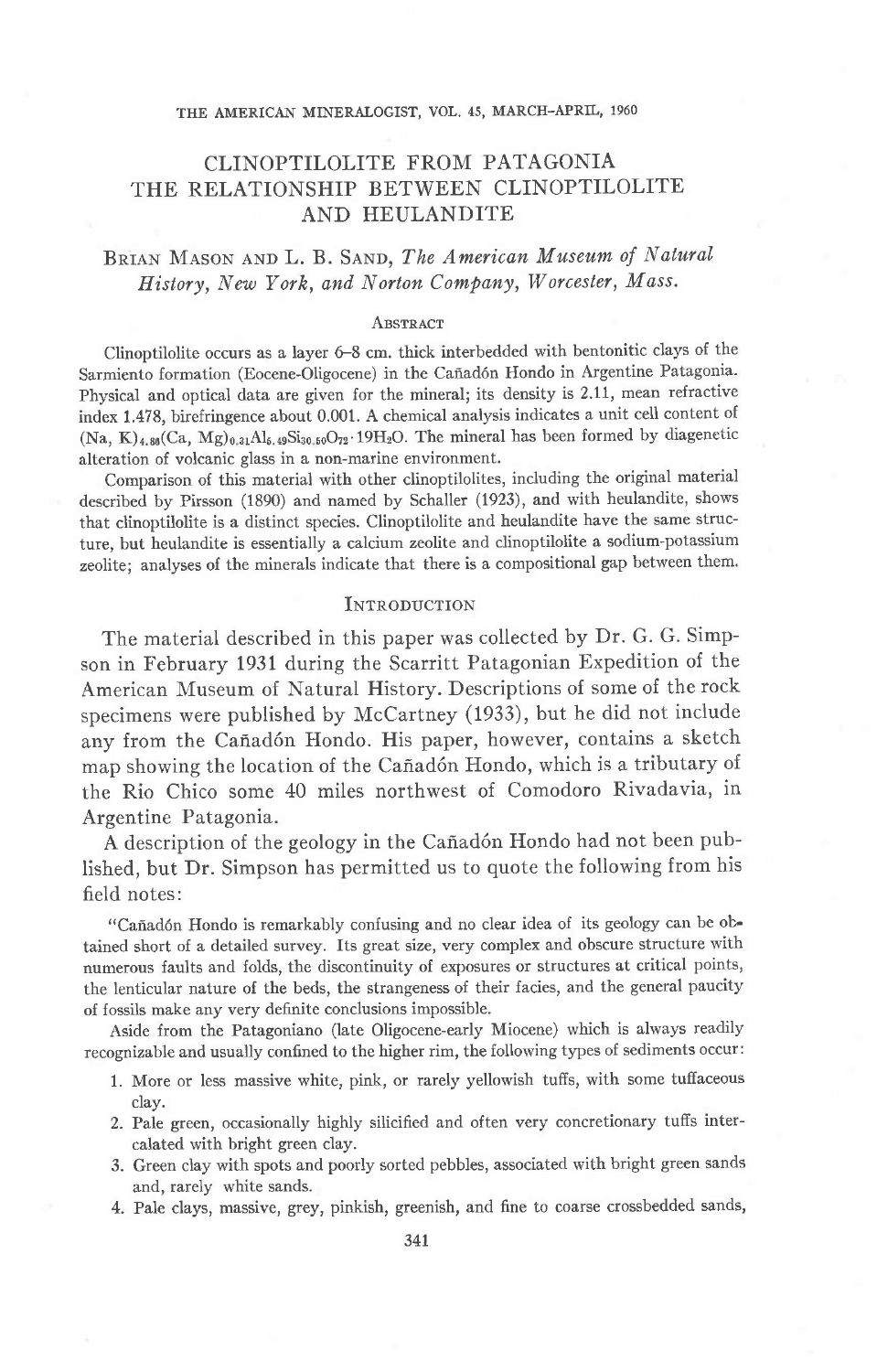usually white or grey, but often greenish or pink to red. Although physically simiiar and not separable at present, these include two parts probably quite distinct in age:

- a. An upper series in which the pillar bed and mammal sandstone are intercalated.
- b. A lower series including true Banco negro.

In (2), probably in its iower part only, are also seen two very special types: thin widespread white beds supposed in the field to be diatomaceous earth, and finely laminated shales with local plants and fish."

From subsequent study, Dr. Simpson now adds the following observations:

"At least 1-2 of the above lithological units, and perhaps also 3, are unusual rock facies within the predominantly volcanic Eocene-Oligocene mass of sediments now sometimes lumped as the Sarmiento group or (less correctly) formation. Casamayoran fossils were found in beds included in facies 2 of the field notes, and that is the probable age of the clinoptilolite. 4a is definitely older and was later made the type of the Rio Chico formation and Riochican age and stage. The dating of these provincial ages in terms of the world scale is quite uncertain, but most vertebrate paleontologists now consider the Riochican as approximately late Paleocene and the Casamayoran as approximately early Eocene.

In 1-3, at least, the'clay' of the field notes is bentonite. All these beds are continental. They are bounded above by the marine Patagonia formation ('Patagoniano') of latest Oligocene or early Miocene age and below by the marine Salamanca formation, probably of early Paleocene age."

In the last sentence of the quotation from the field notes there is a reference to thin widespread white beds supposed in the field to be diatomaceous earth. In 1956 a chance-taken x-ray powder photograph of one of these samples revealed that it was a zeolite with the heulandite structure, subsequently identified as clinoptilolite.

### GENERAL DESCRIPTION

The material available for investigation consisted of two specimens, both evidently the full thickness of the clinoptilolite band, since they were bounded on two surfaces by bedding planes with adherent clay. One had a thickness of 6 cm. and the other of 8 cm. Since the thicker specimen was also the purer and more homogeneous, it was investigated in detail.

One bedding surface of the specimen was coated with a layer, 1 mm. thick, of translucent barite, to which was adhering some fragments of dense pale green bentonitic clay. The thin layer of barite was followed by 6 cm. of white chalky clinoptilolite, quite tough, with a conchoidal fracture. The succeeding 2 cm. showed streaks of pale green bentonitic clay interlayered with the clinoptilolite, and the clinoptilolite showed a granular instead of a dense compact structure. A thin section cut across this part of the specimen shows that the main part of the specimen (the dense compact material) is pure clinoptilolite, apparently formed by the alteration of fine-grained (less than 20 microns) volcanic glass; it has rare thin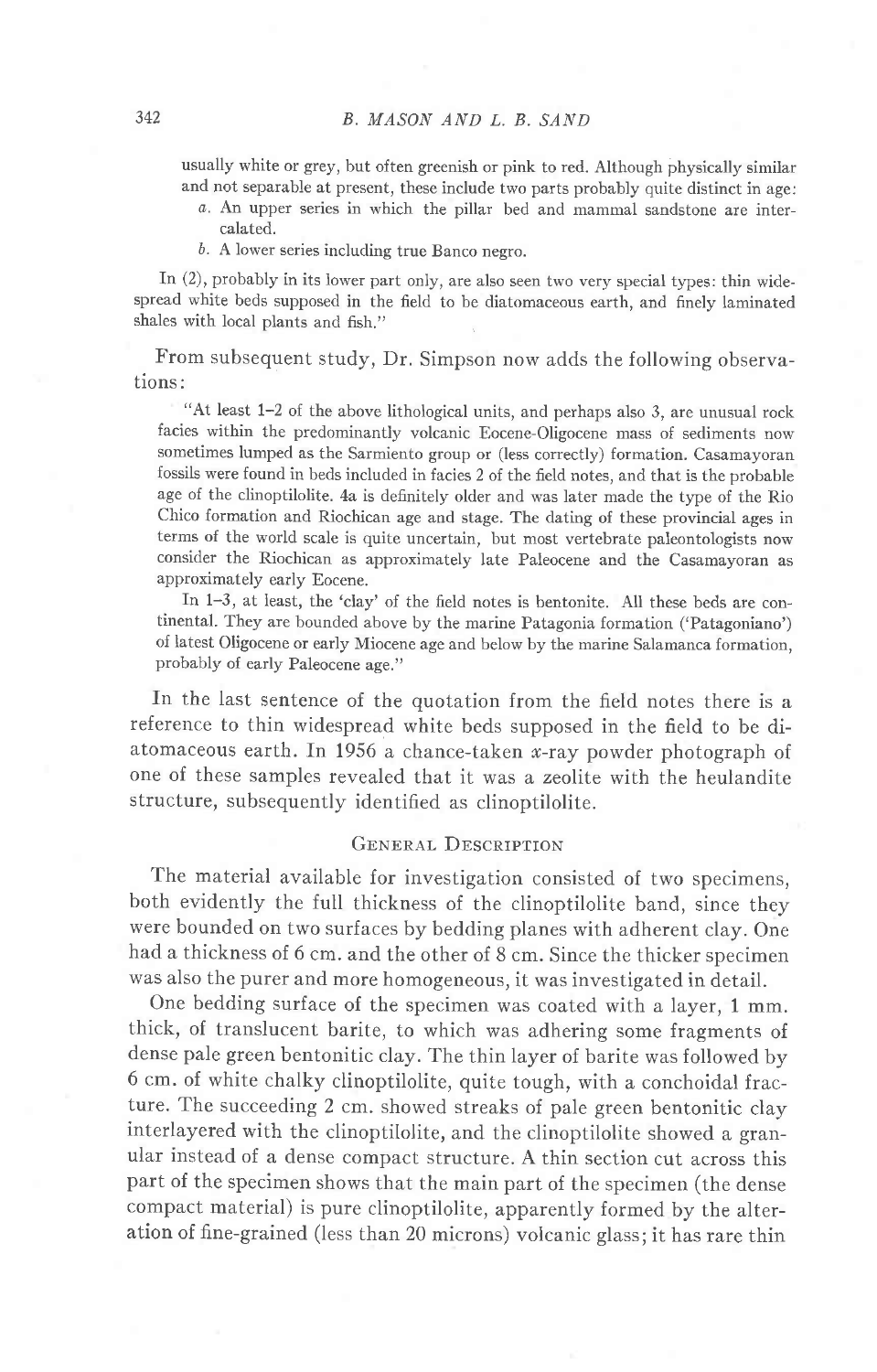veinlets of opal and montmorillonite. The granular material is a mixture of orthoclase and clinoptilolite, and the bentonitic clay consists essentially of montmorillonite.

A specimen of the clinoptilolite was analyzed in more detail by making size separations and studying the size fractions in order to detect small amounts of other phases. X-ray analysis of the size fractions showed a small amount of montmorillonite and opal (alpha-cristobalite) in the  $-8$ micron size fractions. In thin section, the opal and montmorillonite were seen to be restricted to a few thin veins (less than 0.3 mm. thick) cutting the clinoptilolite and extending from the bordering montmorillonite. Unaltered volcanic glass was found in small amount  $(<1\%)$  only in the coarsest size fraction.

TABLE 1. X-RAY POWDER DIFFRACTION DATA ON CLINOPTILOLITE FROM PATAGONIA (Relative intensities visually estimated)

| d(A) |           | $d(\AA)$ |             | $d(\AA)$ |                         | $d(\AA)$ |             |
|------|-----------|----------|-------------|----------|-------------------------|----------|-------------|
| 8.96 | <b>VS</b> | 3.55     | W           | 2.54     | W                       | 1.701    | <b>VW</b>   |
| 7.94 | m         | 3.43     | m           | 2.44     | W                       | 1.664    | <b>VW</b>   |
| 6.80 | W         | 3.33     | <b>VW</b>   | 2.36     | VW                      | 1.597    | <b>VW</b>   |
| 5.98 | <b>VW</b> | 3.18     | W           | 2.19     | <b>VW</b>               | 1.523    | $_{\rm VW}$ |
| 5.13 | m         | 3.10     | <b>VW</b>   | 2.09     | VW                      | 1.488    | <b>VW</b>   |
| 4.65 | W         | 2.98     | $\mathbf S$ | 2.02     | W                       | 1.416    | <b>VW</b>   |
| 4.35 | W         | 2.81     | m           | 1.955    | $\ensuremath{\text{W}}$ | 1.350    | <b>VW</b>   |
| 3.97 | <b>VS</b> | 2.74     | W           | 1.829    | <b>VW</b>               | 1.315    | <b>VW</b>   |
| 3.72 | W         | 2.68     | <b>VW</b>   | 1.776    | <b>VW</b>               |          |             |
|      |           |          |             |          |                         |          |             |

In immersion liquids under the microscope crushed fragments of the ciinoptilolite show no sign of crystal form. The granules have a pale brownish turbidity. The mean refractive index is 1.478 and the birefringence very low, about 0.001.

An electron micrograph of dispersed clinoptilolite shows that part at least is present as well-formed plates or laths; these plates evidently reflect the development of the form (010), a prominent form and the single cleavage in heulandite. Because of the very small particle size, and the fact that the clinoptilolite is itself nearly isotropic, the texture of a fracture surface was examined in the electron microscope by the preshadowed carbon replica technique. The surface appeared very homogeneous and exhibited an irregular fracture pattern. No smooth areas with conchoidal fracture which would indicate the presence of unaltered glass were found.

An x-ray powder photograph was made of  $a - 200$  mesh size fraction of the clinoptilolite, and the d-spacings and intensities of the lines are given in Table 1. The powder photograph shows that the material is a wellcrystallized clinoptilolite.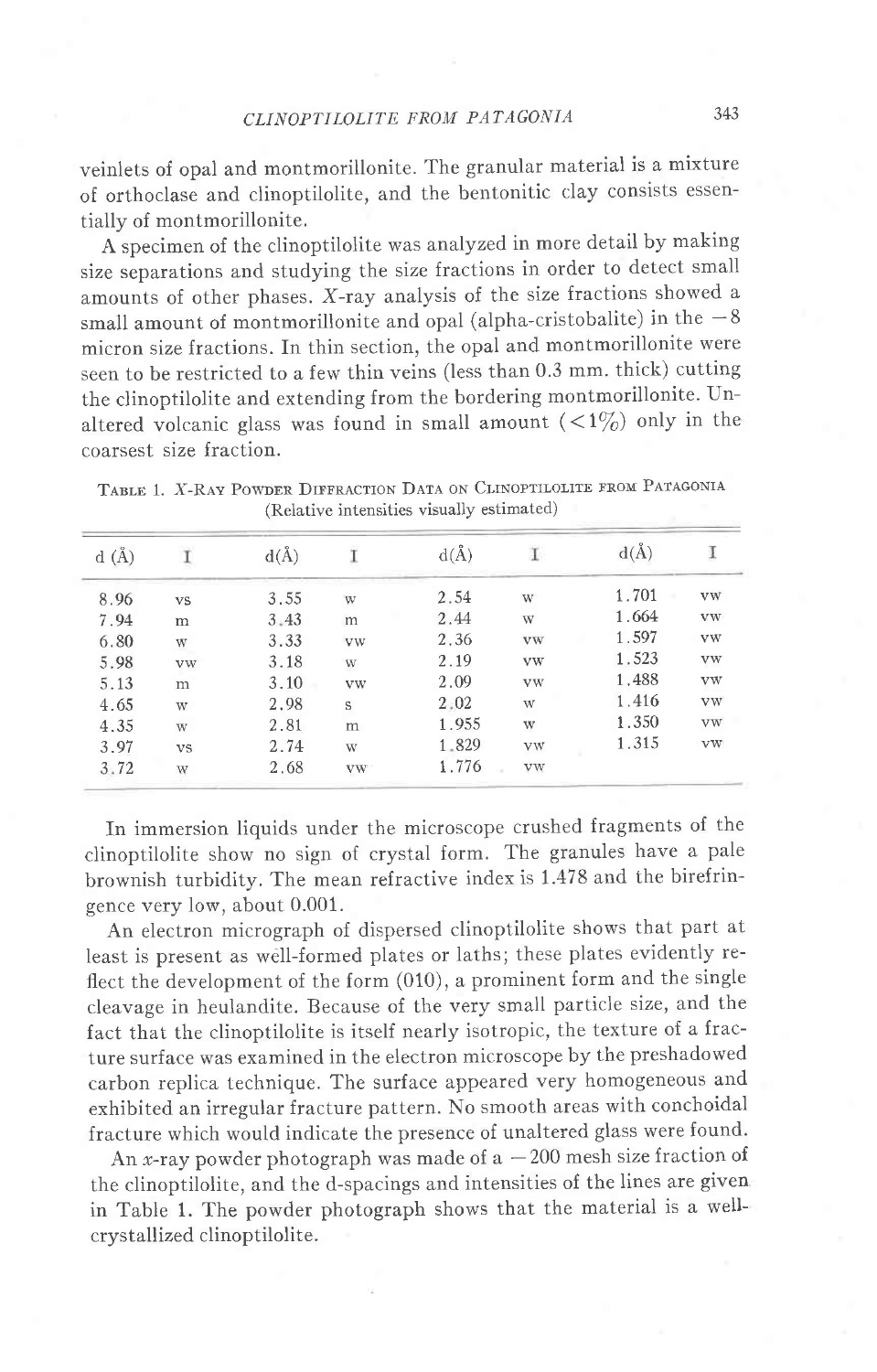## 344 B. MASON AND L, B. SAND

coombs (1958) has compared powder photographs of clinoptilolite and heulandite and points out two main types of difierence between them: (a) a tendency towards larger spacings in clinoptilolite, which he ascribes to the effect of the large potassium ion involved in the replacement of caAI in heulandite by (Na, K) Si in clinoptilolite; (b) differences in relative intensities, resulting from the method of mounting combined with difierences in crystallinity of the samples. The strong (020) reflection at about



FIG. 1. Differential thermograms of  $a$ ) clinoptilolite, Patagonia; b) heulandite, Paterson, New Jersey.

9 A is enhanced by preferred orientation of (010) cleavage flakes in macroscopically crystallized material.

The differential thermal analysis curves for the clinoptilolite and for a heulandite are given in Fig. 1. The difierences are marked and characteristic. Mumpton (1958) states that at about  $230^{\circ}$  C. heulandite transforms to "heulandite B" and at  $350^{\circ}$  C. becomes amorphous, whereas clinoptilolite remains stable to about 700° C. without reaction at lower temperatures. However, the endothermic reaction just below 200° C. on our D.T.A. curve for clinoptilolite presumably reflects the loss of at least part of the constitutional water.

The determination of the true density of the clinoptilolite presents some problems, on account of the fine-grained and porous nature of the material. A number of small fragments were broken from the purest part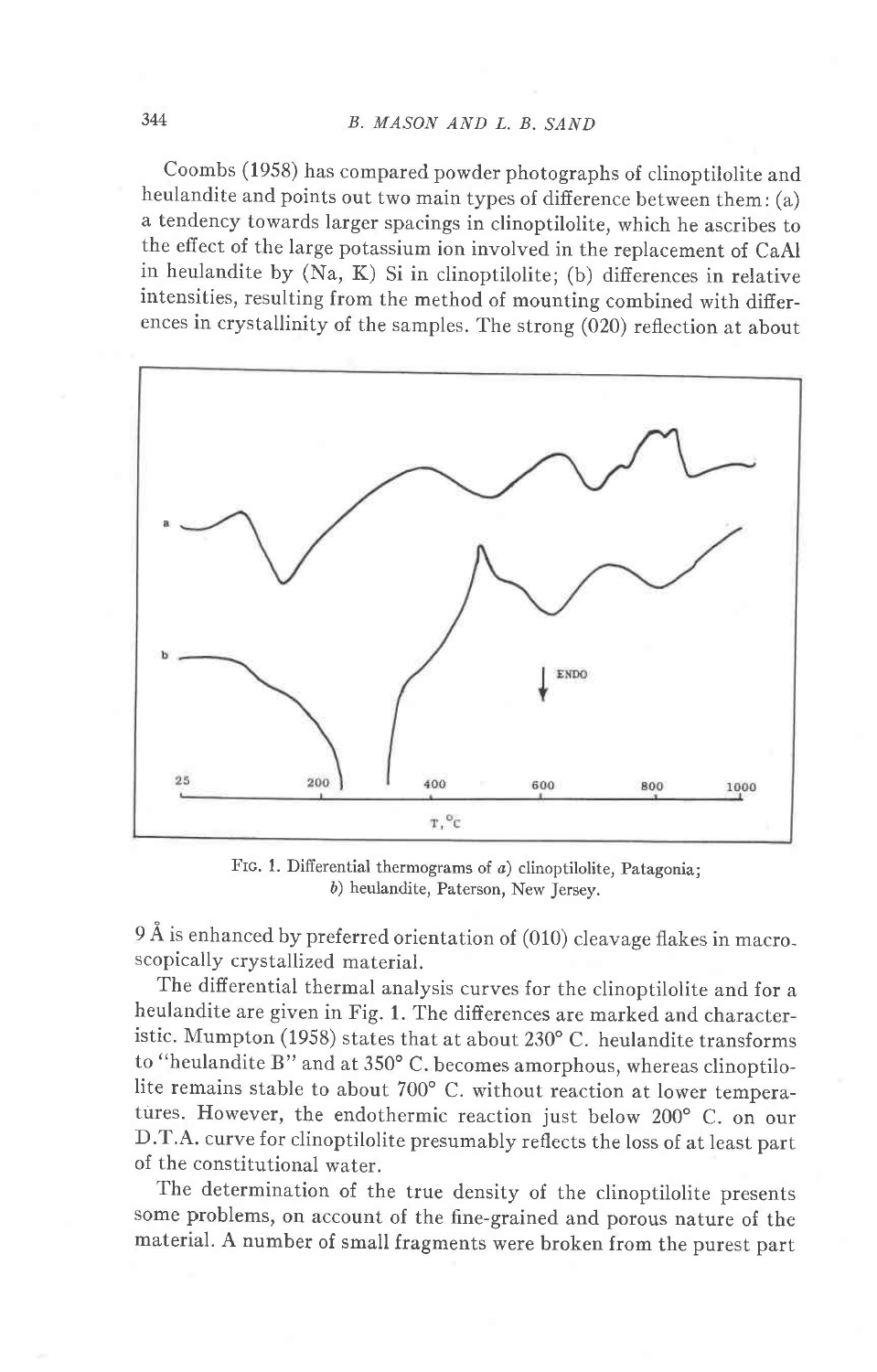# CLINOPTILOLITE FROM PATAGONIA 345

of the specimen, placed in a glass cylinder, and covered with a bell jar. The bell jar was thoroughly pumped out with a vacuum pump, and a mixture of methylene iodide and acetone  $(D = 2.20)$  was then run into the cylinder with the fragments. All the fragments floated. Acetone was added in small amounts until the fragments were in suspended equilibrium, and the density of the liquid then determined. In this way the density of the clinoptilolite was found to be  $2.11 \pm 0.02$ .

### ORIGIN OF THE CLINOPTILOLITE

The occurrence of this thin bed of clinoptilolite in a thick sequence of bentonitic clays presents an interesting problem of origin. The geological evidence indicates that both the clinoptilolite bed and the bentonitic clays are the products of diagenesis of volcanic glass tuffs laid down in a non-marine environment. Two hypotheses, not mutually exclusive, may be suggested:

- (1) The clinoptilolite bed was formed from a volcanic glass of composition rather similar to that of the clinoptilolite, and different from the volcanic glass from which the bentonitic clays were derived.
- (2) The initial composition of the volcanic glass was similar throughout, but special conditions of diagenesis led to the formation of the clinoptilolite.

For the first hypothesis, a rhyolitic glass practically lacking in iron, magnesium, and calcium would be a satisfactory parent material for the clinoptilolite, whereas the bentonitic clays would be derived from material of dacitic or andesitic composition. This hypothesis is supported by the occurrence, at another locality in the Cañadón Hondo, of a thin white chalk-like layer interbedded with bentonitic clays. This white layer was identified on sight as clinoptilolite also, but proved to consist of colorless volcanic glass containing numerous small orthoclase crystals-the type of parent material postulated above for clinoptilolite.

The second hypothesis envisages a difference in composition and circulation of the diagenetic waters acting on volcanic glass of fairly uniform composition. Clinoptilolite would be formed when the volcanic glass was acted on by waters rich in sodium and potassium-possibly an alkaline Iake water similar to those of the alkaline lakes of Nevada and California. Montmorillonite would form where circulating waters removed some silica and most of the alkalies. This hypothesis suggests that the clinoptilolite formed during a short-lived episode when the volcanic glass was being deposited in an evanescent alkaline lake.

We have discussed these hypotheses with Dr. Simpson, who makes the following comment:

"I see no objection to either hypothesis, and I know nothing that would really help to choose between them.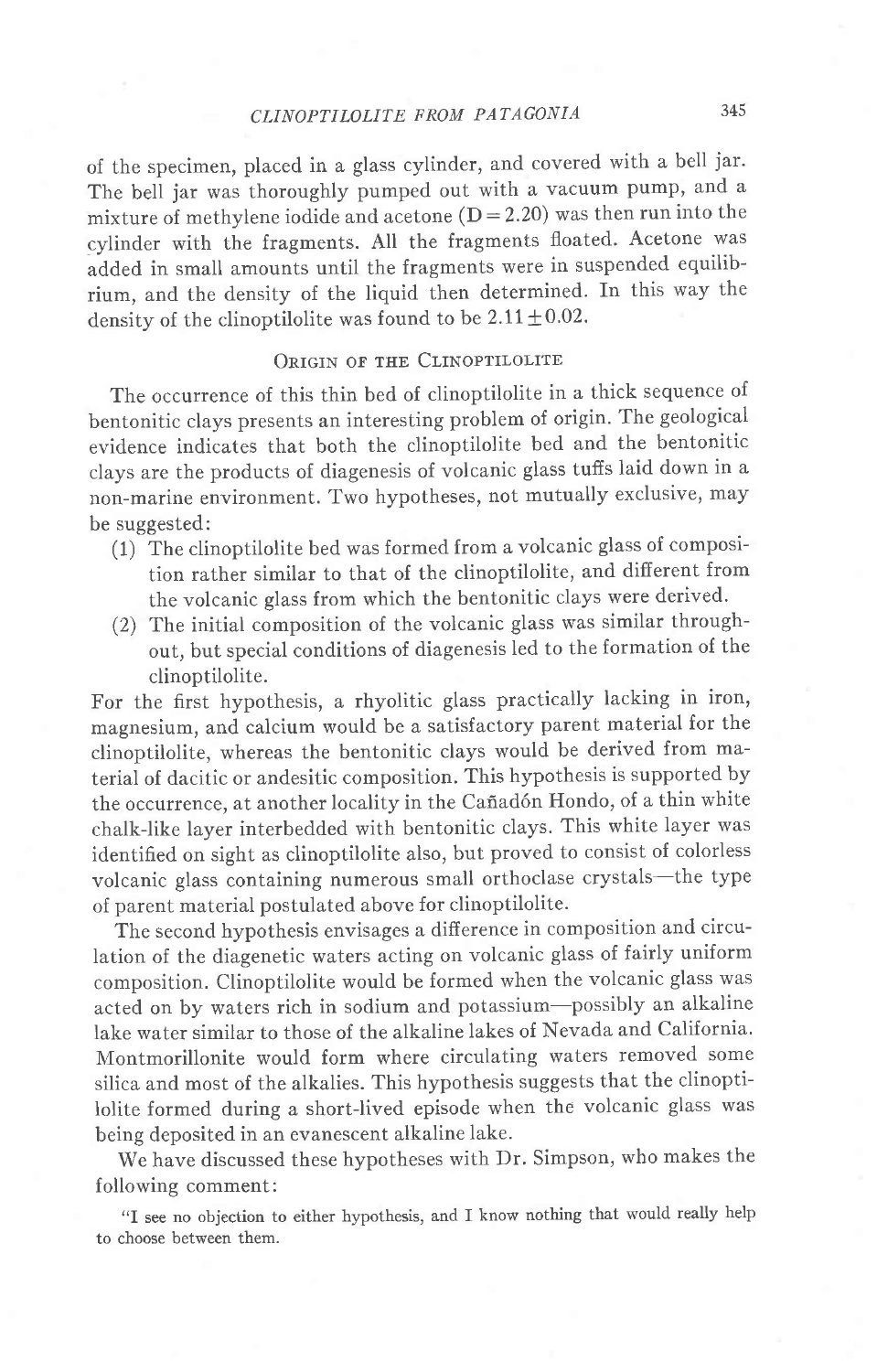|                                | 1     | $\overline{2}$ |               | 3     | $\overline{4}$ |  |  |  |  |
|--------------------------------|-------|----------------|---------------|-------|----------------|--|--|--|--|
| SiO <sub>2</sub>               | 69.07 | 69.41          | Si            | 30.91 | 30.50          |  |  |  |  |
| TiO <sub>2</sub>               | 0.04  | 0.04           | Al            | 5.57  | 5.49           |  |  |  |  |
| $Al_2O_3$                      | 10.88 | 10.59          | Mg            | 0.13  | 0.12           |  |  |  |  |
| Fe <sub>2</sub> O <sub>3</sub> | 0.08  | 0.08           | Ca            | 0.20  | 0.19           |  |  |  |  |
| FeO                            | 0.00  | 0.00           | Na            | 3.83  | 3.78           |  |  |  |  |
| MnO                            | 0.01  | 0.01           | K             | 1.10  | 1.08           |  |  |  |  |
| MgO                            | 0.18  | 0.19           | $H_2O \pm$    | 19.27 | 19.01          |  |  |  |  |
| CaO                            | 0.39  | 0.41           | $\mathcal{O}$ | 72.96 | 72.00          |  |  |  |  |
| Na <sub>2</sub> O              | 4.23  | 4.42           |               |       |                |  |  |  |  |
| $K_2O$                         | 2.52  | 1.92           |               |       |                |  |  |  |  |
| $P_2O_5$                       | 0.00  | 0.00           |               |       |                |  |  |  |  |
| $H_2O+110^{\circ}$             | 6.56  | 6.85           |               |       |                |  |  |  |  |
| $H_2O-110^{\circ}$             | 5.82  | 6.08           |               |       |                |  |  |  |  |
| CO <sub>2</sub>                | 0.00  | 0.00           |               |       |                |  |  |  |  |
|                                |       |                |               |       |                |  |  |  |  |
|                                | 99.78 | 100.00         |               |       |                |  |  |  |  |

TABLE 2. CHEMICAL ANALYSIS OF CLINOPTILOLITE FROM PATAGONIA ANALVST: H. B. WHE

1. Weight per cent

2. Recalculated to 100, after deducting  $4\%$  KAISi<sub>3</sub>O<sub>8</sub>.

3. Atoms per unit ceil.

4. Atoms per unit cell, recalculated on the basis of  $O=72$ .

Simply on specuiative weighing of possibilities, (1) seems to me somewhat more likely. one can easily imagine that a nearly unique weather event (some very unusual air movement) could once or twice carry a thin deposit of ash from a distant rhyolitic source into a momentarily quiescent area of long-continued dacitic or andesitic vulcanism. It seems (still speculatively) a little less likely that formation of an alkaline lake would be so nearly unique. If the climatic conditions were right, one would expect that other such deposits would occur in so thick a series over so large an area, through so long a time. Lake deposits are known elsewhere in Patagonia during this time, and in them the ash is bentonitic. The faunas suggest a fairly warm to humid climate throughout this time. The floras are very poorly known but are at least consistent with the humid climate. So this one alkaline lake would be extremely exceptional, but of course not impossible."

## CHEMICAL COMPOSITION

A sample of the clinoptilolite was taken for chemical analysis from the purest middle section of the band, and was selected to avoid any of the small veinlets of opal in the material. When crushed and examined in immersion mounts under the microscope the only foreign material seen was occasional grains of orthoclase; a grain count indicated an amount of  $4\%$ .

The sample was analyzed by Dr. H. B. Wiik. The results are given in Table 2.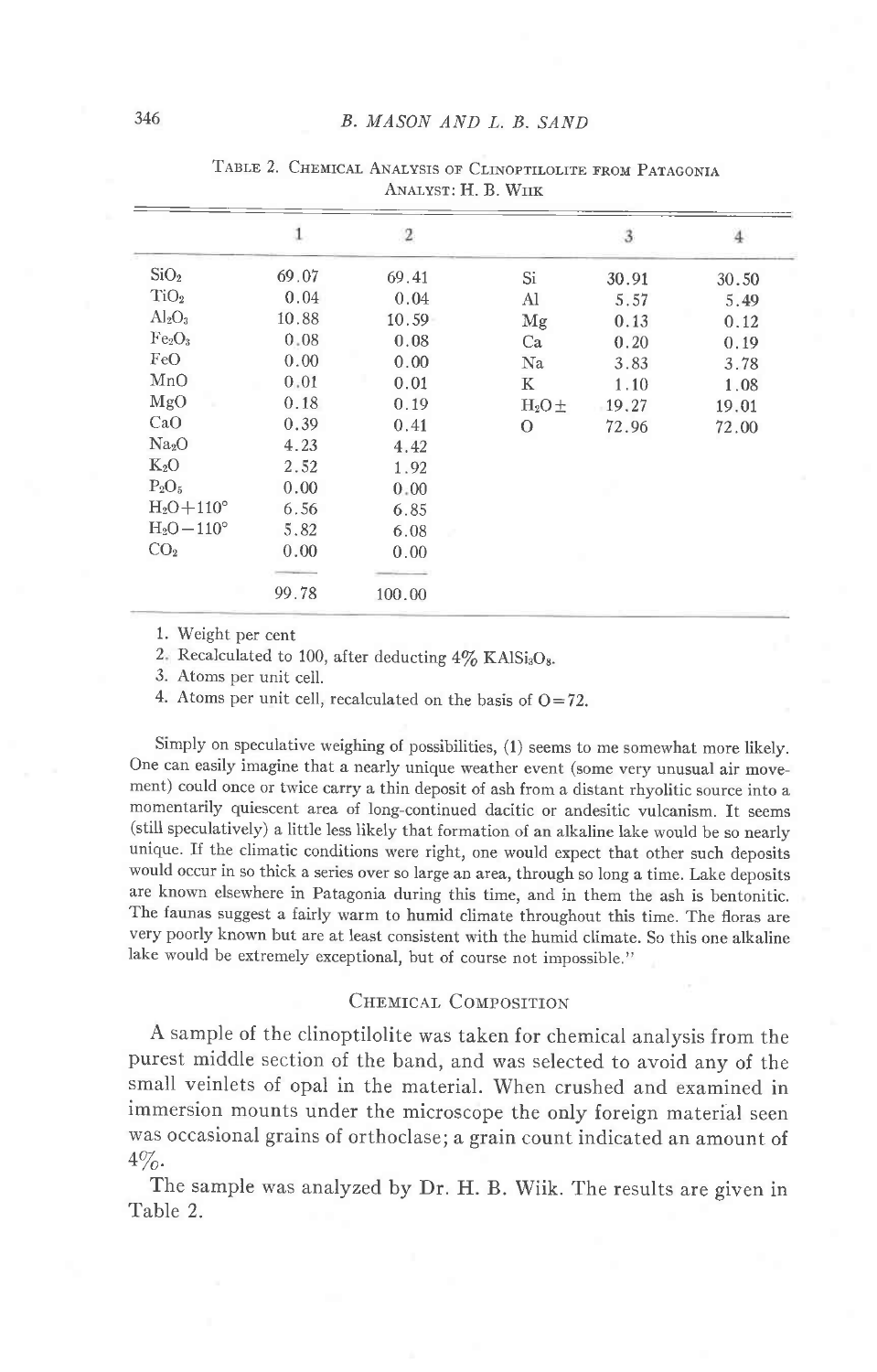In order to correct for the presence of the small amount of orthoclase, amounts of  $K_2O$ ,  $Al_2O_3$ , and  $SiO_2$  corresponding to  $4\%$  KAISi<sub>3</sub>O<sub>8</sub> have been deducted from the analysis figures, and the analysis then recalculated to 100. Since the orthoclase probably contains some sodium replacing potassium, this procedure results in a distortion of the relative amounts of sodium and potassium in the clinoptilolite. However, the distortion is certainly small, and does not affect the total molecular proportion of sodium plus potassium.

Hey and Bannister (1934) have shown that the unit cell formula for heulandite (and clinoptilolite) is  $\text{Na}_{x} \text{Ca}_{y} \text{Al}_{x+2y} \text{Si}_{36-(x+2y)} \text{O}_{72} \cdot 24 \text{H}_{2} \text{O}$ , where  $(x+y)$ , the number of large cations per unit cell, is variable, ranging from 4 to 6. The corrected analysis of the Patagonia clinoptilolite (omitting those components present in amounts less than  $0.1\%$ ) has been recalculated into atoms per unit cell, using the cell dimensions  $a=7.46$ ,  $b=17.84$ ,  $c=15.88$ ,  $\beta=91^{\circ}26'$  given for heulandite by Strunz and Tennyson (1956), and the measured density of. 2.It. When this is done the oxygen content is 72.96, slightly higher than the true value of 72. On recalculation to  $O=72$ , Si+Al becomes 35.99, very close to the true value of 36; the total  $Ca+Mg+Na+K$  is 5.17;  $H_2O^{\pm}$  is 19.01, instead of the ideal value of 24. The low figure for water in the Patagonia clinoptilolite is probably due to its having been stored in a warm dry museum for twenty-seven years prior to analysis, with the consequent loss of weakly bonded water.

### THE RELATIONSHIP BETWEEN CLINOPTILOLITE AND HEULANDITE

Pirsson (1890) described as mordenite a crystalline mineral, isomorphous with heulandite, occurring in a highly weathered amygdaloidal basalt in the Hoodoo Mountain, Wyoming. Schaller (1923) recognized that Pirsson's mineral was not mordenite and regarded it as an independent species, naming it clinoptilolite. Hey and Bannister (1934) studied Pirsson's original material by *x*-rays, and could find no differences between it and heulandite. Chemical analyses of clinoptilolite and heulandite could be expressed by the same unit cell formula, given above. They pointed out that analyses of clinoptilolite were higher in  $SiO<sub>2</sub>$  and lower in  $Al_2O_3$  than those of heulandite, and concluded that clinoptilolite ... "are essentially high-silica heulandites . . . the name clinoptilolite is unsuitable and should not be used." Mumpton (1958) claims that the base:alumina:silica ratio for heulandite is 1:1:6 and for clinoptilolite 1:1:8, that no specimens of these minerals have been found with compositions or properties intermediate between the two end members, and therefore proposes to redefine clinoptilolite as the high-silica counterpart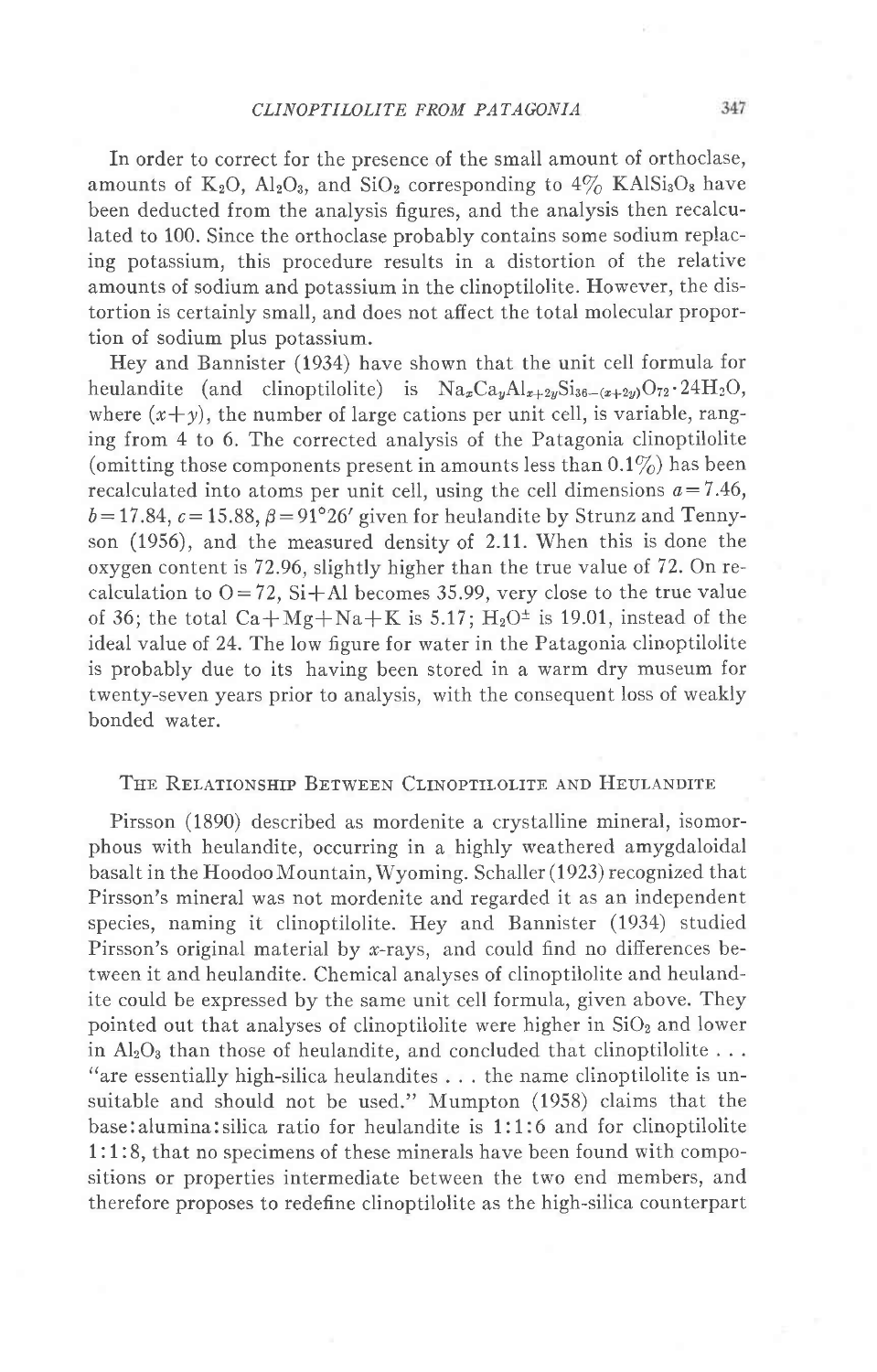

Fro. 2. Analyses of clinoptilolite and heulandite plotted in molecular percentages of the components  $CaO \cdot Al_2O_3$ ,  $(Na, K)_2O \cdot Al_2O_3$  and  $SiO_2$ . The dashed lines show the changes in composition produced by the substitution of NaAl for Si, and of NaSi for CaAI, in the ideal formula for heulandite,  $CaAl<sub>2</sub>Si<sub>7</sub>O<sub>18</sub>$ .

- 1. Clinoptilolite, Patagonia.  $n = 1.478$ , birefringence 0.001.
- 2. Clinoptilolite, Hector, California. Econ. Geol. 53, 31 (1958),  $n=1.480$ .
- 3. Clinoptilolite, Hoodoo Mt., Wyoming. Am. Jour. Sci. 40, 235 (1890),  $\alpha = 1.476$ ,  $\gamma = 1.479$ .
- 4. Clinoptilolite, Dome, Arizona. Am. Mineral. 18, 170 (1933).
- 5. Clinoptilolite, Challis, Idaho. Proe. U. S. Nat. Mus. 64, Art. 19, 12 (1924), (described as heulandite).  $\alpha$ =1.482,  $\beta$ =1.485,  $\gamma$ =1.489.
- 6. Heulandite, Hawaii. Am. Mineral. 18, 369 (1933),  $\alpha = 1.501$ ,  $\beta = 1.504$ ,  $\gamma = 1.509$ .
- 7. Heulandite, Croatia. Zentr. Mineral., Abt. A, 227 (1940),  $\beta$ =1.488, birefringence 0.001.
- 8. Heulandite, Italy. Rec. Accad. Sci. Torino  $64$ , 105 (1929),  $\beta = 1.500$ .
- 9. Heulandite, Sardinia. Re. Accad. Lincei 18, 80 (1909).
- 10. Heulandite, Japan. Zeits. Krist. 52, 513 (1913).
- 11. Heulandite, Iceland. Zeits. Krist. 49, 201 (1911).

of heulandite and to retain the name as a valid mineral species, on equal status with heulandite.

When, however, analyses of heulandite and clinoptilolite are examined, it appears that the differences lie not so much in the silica content, as Hey and Bannister and Mumpton maintain, but in the content of sodium and potassium. The compositional relationships and differences are illustrated in Fig. 2, in which analyses of clinoptilolite are plotted in terms of molecular percentages of the components  $SiO_2$ ,  $CaO \cdot Al_2O_3$ , and  $(Na,K)_2O$  $\cdot$ Al<sub>2</sub>O<sub>3</sub>. Since all the analyses when recalculated in this way contain more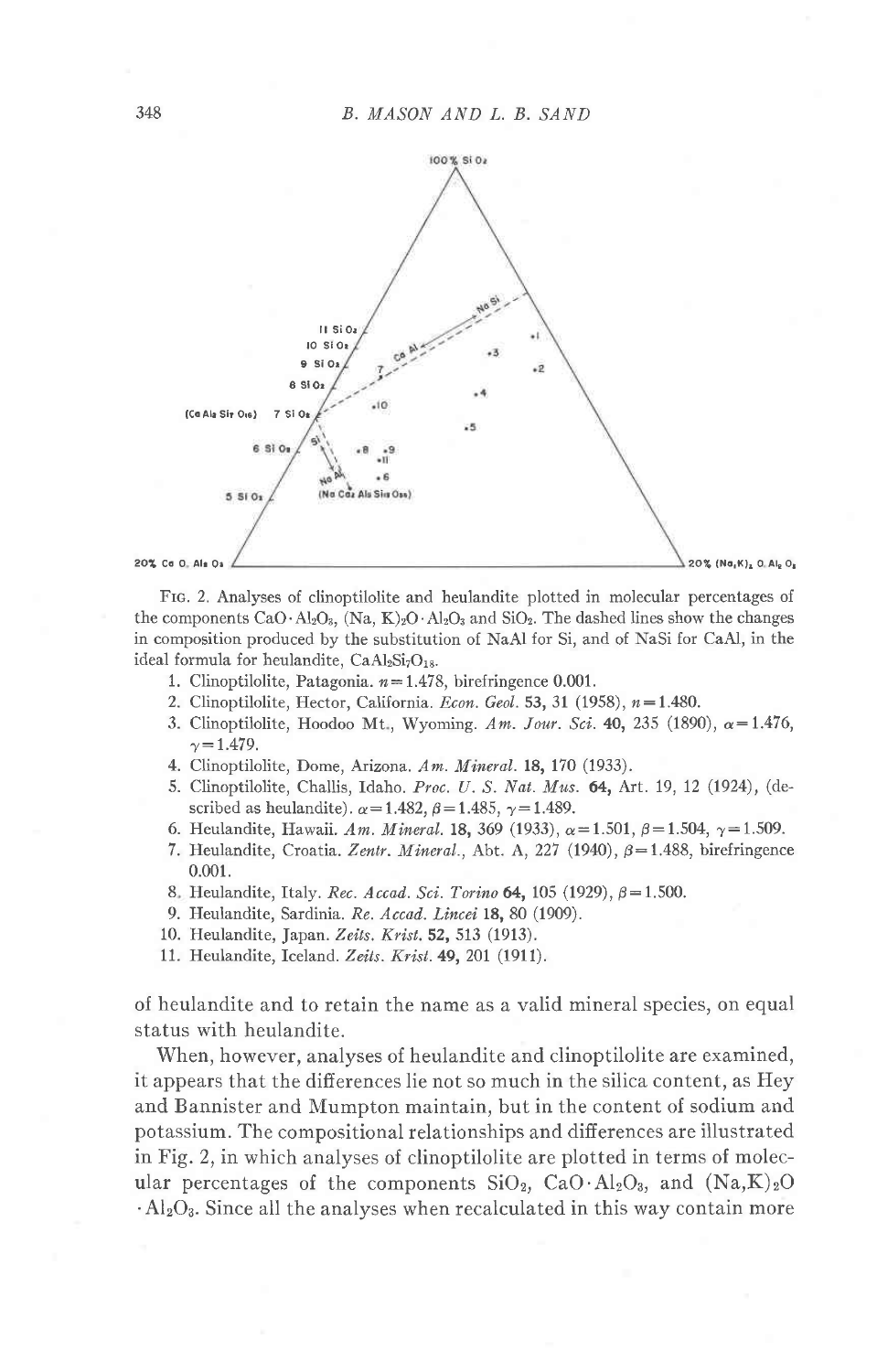than  $80\%$  SiO<sub>2</sub> and less than  $20\%$  of the other components, only this part of the three-component diagram  $SiO_2-CaO \cdot Al_2O_3-(Na,K)_2O \cdot Al_2O_3$  is used in Fig. 2.

On Fig. 2 are also plotted six analyses of heulandite, selected as showing the highest values recorded for  $Na<sub>2</sub>O$  and  $K<sub>2</sub>O$ , and the greatest variation in SiOz content. The figure reveals a definite composition gap between heulandite and clinoptilolite, suggesting that although these two minerals have similar structures, a complete solid solution series between them does not occur,

We therefore believe that clinoptilolite is a distinct species, and should be defined as a zeolite with the heulandite structure in which  $(Na+K)$  in atoms per unit cell is predominant over Ca. The type material designated by Schaller, i.e., that described by Pirsson from Hoodoo Mountain, Wyoming, agrees with this definition.

Analysis 5 on Fig. 2 is particularly significant for discriminating between clinoptilolite and heulandite. Originally described as heulandite, it has a alumina: silica ratio of 1:6.7, and would therefore be classified by Mumpton as a heulandite. However, its molecular content of  $NA + K$ exceeds that of  $Ca+Mg$ , and we consider it to be a clinoptilolite. We have obtained a sample of the original material described by Ross and Shannan through the courtesy of the U. S. National Museum. The differential thermogram corresponds to that of clinoptilolite. When tested as suggested by Mumpton (heated in an oven at  $450^{\circ}$  C. overnight and an r-ray powder photograph then run) it also behaved as a clinoptilolite, viz. a good powder photograph was obtained.

Wyart (1933), in a comprehensive study of heulandite, concluded that the ideal formula of this mineral is  $CaAl_2Si_7O_{18}\cdot6H_2O$ , there being four of these formula units in the unit cell. He studied some twenty-six analyses of heulandite, and showed that the compositional variations could be largely explained by a replacement of Si by NaAl; natural heulandites he regarded as solid solutions in various proportions of the two components  $Ca_2Al_4Si_{14}O_{36}\cdot12H_2O$  and  $NaCa_2Al_5Si_{13}O_{36}\cdot12H_2O$ . However, study of Fig. 2 shows that this is an over-simplification. Lines are drawn to indicate the variations in composition that can be produced by ionic substitutions of the type NaAl $\leftrightarrow$ Si and NaSi $\leftrightarrow$ CaAl in the ideal formula for heulandite. In terms of ionic substitution clinoptilolite bears a similar relationship to heulandite as albite does to anorthite.

On the CaO $\cdot$ Al<sub>2</sub>O<sub>3</sub>—SiO<sub>2</sub> axis of Fig. 2 the points corresponding to integral values of  $x$  in CaO  $\cdot$  Al<sub>2</sub>O<sub>3</sub>:  $x$ SiO<sub>2</sub> from 5 to 11 have been indicated. The purpose of this is to show that formulas written in this fashion are unsuitable for representing the compositions of these zeolites. In the analyses of the heulandites the molecular ratio of  $SiO_2$ , to  $Al_2O_3$  ranges